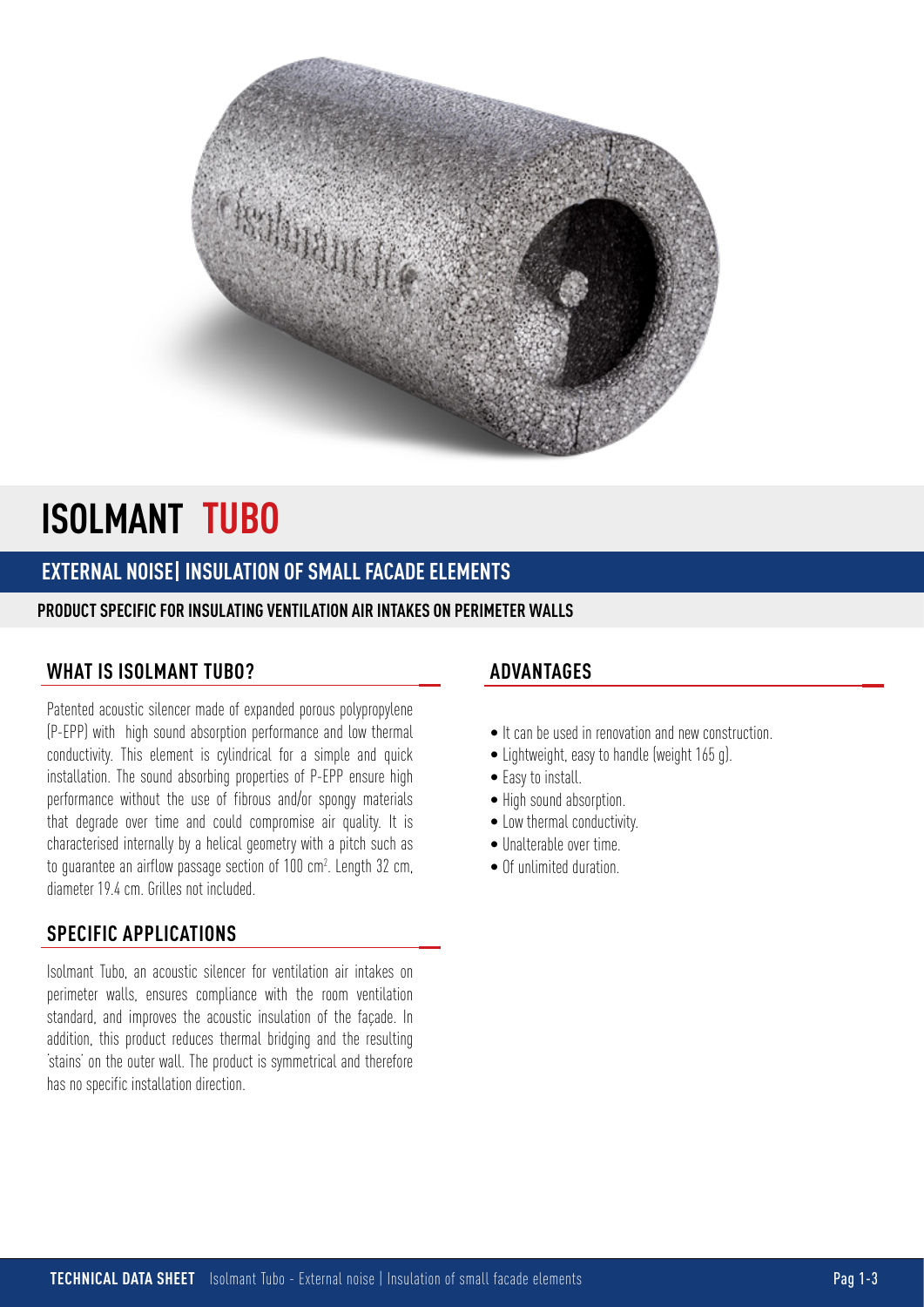| SIZE:                                  | 32-cm length cylinder with 19.4 cm external diameter.                                                                                                                                                                                                                                                                                                                                                                                                                                                      |  |
|----------------------------------------|------------------------------------------------------------------------------------------------------------------------------------------------------------------------------------------------------------------------------------------------------------------------------------------------------------------------------------------------------------------------------------------------------------------------------------------------------------------------------------------------------------|--|
| ACOUSTIC INSULATION OF SMALL ELEMENTS: | $D_{new}$ : 40 dB <sup>(1)</sup>                                                                                                                                                                                                                                                                                                                                                                                                                                                                           |  |
| CE MARKING:                            | Harmonised standards for CE marking are NOT currently available for acoustic insulation products.<br>This means that Isolmant products are currently NOT subject to CE marking, nor to the drawing up of a PDO (declaration of<br>performance) or DDP (declaration of performance). All Isolmant products are placed on the market in compliance with the<br>regulations in force in the country of destination and with the necessary certifications to guarantee their use in dedicated<br>applications. |  |
| PACKAGE:                               | 20-Pack box containing one silencer each (grilles not included)                                                                                                                                                                                                                                                                                                                                                                                                                                            |  |

(1) CSI test report n.0107/DC/AC/10

## **ITEM SPECIFICATIONS**

Acoustic silencer for ventilation air intakes on perimeter walls made of porous expanded polypropylene (P-EPP) (Isolmant Tubo type). The device consists of a cylindrical body with an external diameter of 19.4 cm and a length of 32 cm, and is characterised internally by a helical geometry with a pitch such as to guarantee an air flow passage section of 100 cm2.  $D_{\text{new}} = 40$  dB.

# **ISOLMANT TUBO** INSTALLATION

| <i>isolmant</i>         |                |
|-------------------------|----------------|
|                         | $\overline{2}$ |
| $\overline{\mathbf{1}}$ | $\mathfrak{z}$ |
| 2                       | $\frac{1}{4}$  |
|                         | $\overline{5}$ |
| $\overline{\mathbf{3}}$ |                |

**Installing Isolmant TUBO.** Drill the wall with a core drill equipped with a 20 cm diameter core bit. The position of the hole must be chosen in accordance with UNI EN 7129:2008 (dis. 1.

- Insert a lightweight PVC pipe, one of those commonly used to make ventilation intakes (dis. 2).
- Place Isolmant Tubo inside the seat created. The product is symmetrical (it can be position in both directions). 3.
- 

Make a silicone seal around the circumference of Isolmant Tubo in contact with the inner surface of the PVC pipe.

Position the grids (not included in the package) (fig. 4). When choosing the type of grille, attention must be paid to the size of the anchoring system, which must be smaller than the distance d (fig. 5) between the end of Isolmant Tubo and the end of the PVC pipe, either on the inner or outer side of the wall.